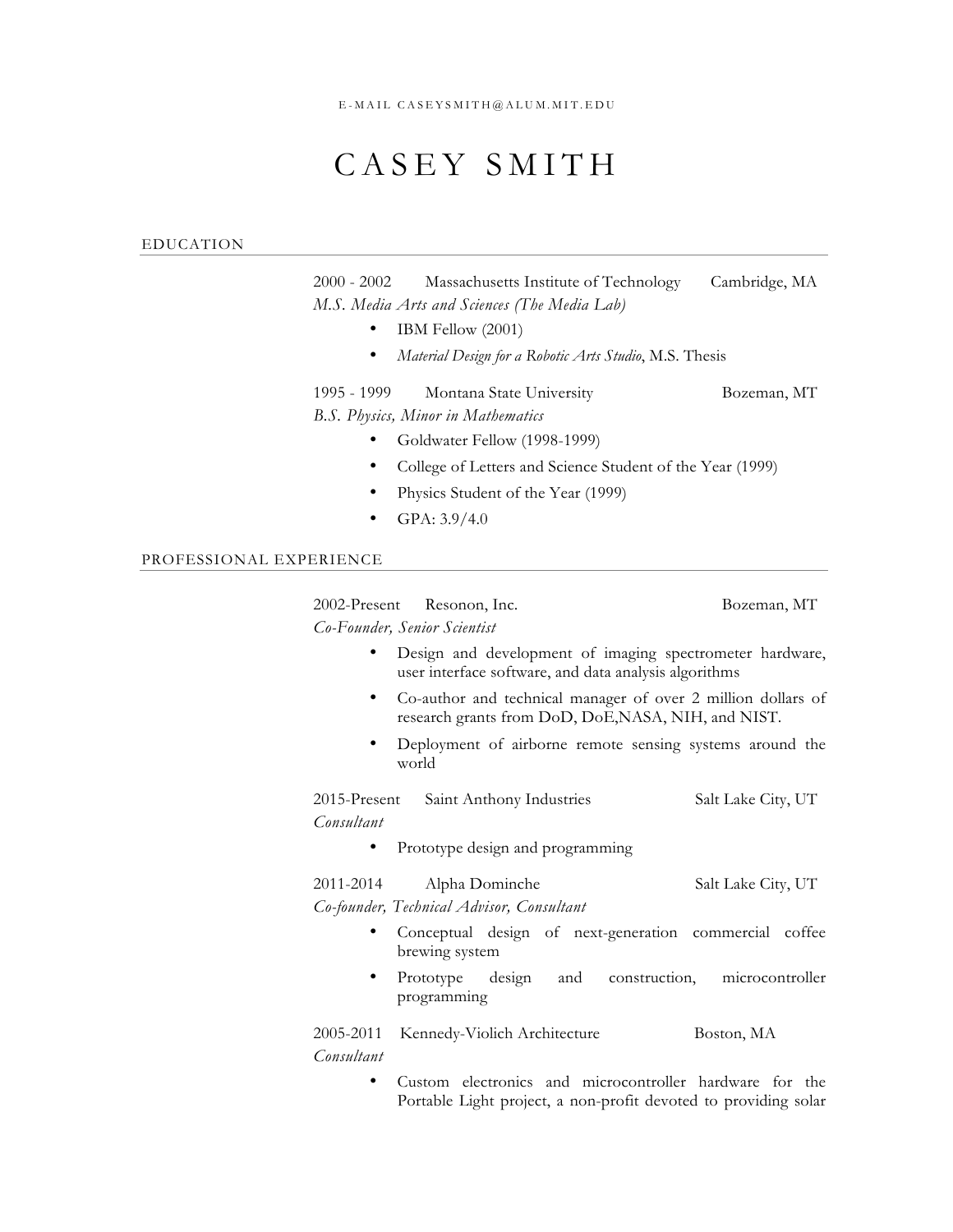powered lighting to developing countries

Conceptual development and electronics design for the integration of high tech materials into everyday objects

| 1999           | AdvR, Inc. |  |  | Bozeman, MT     |
|----------------|------------|--|--|-----------------|
| Laser Engineer |            |  |  |                 |
|                |            |  |  | 1 1 1 1 1 1 1 1 |

Research and development of a frequency-doubled diode laser at 488 nm

1998 NASA Goddard Greenbelt, MD

*Intern*

Research and development of a wind speed LIDAR

## KEY PUBLICATIONS AND PATENTS

- "Stray light characterization of an InGaAs anamorphic hyperspectral imager," M. Lin, R. Swanson, T. Moon, C. Smith, M. Kehoe, S. Brown, K. Lykke, Optics Express, Vol 18, Issue 16, 2010
- "Anamorphic Imaging Spectrometer," R.C. Swanson, T.S. Moon, C.W. Smith, M.R. Kehoe, S.W. Brown, and K.R. Lykke, Proc. SPIE 6940, 694010, 2008.
- "Measuring the MTF of imaging spectrometers at infinite focus with roof-line images," P. W. Nugent, J. A. Shaw, M. Kehoe, C. Smith, T. Moon, and R. Swanson, Proc. SPIE 6661, 66610M, 2007.
- "Compact Anamorphic Imaging Spectrometer," R. Swanson, M. Kehoe, C. Smith, T. Moon, R. Bousquet, S. Brown, K. Lykke, P. Maciejewski, K. Barnard, 2007 Meeting of the Military Sensing Symposia (MSS) Specialty Group On Camouflage, Concealment & Deception; Passive Sensors; Detectors; and Materials, Volume 1, Held 5-9 February 2007, Published by: SENSIAC Military Sensing Information Analysis Center, Georgia Institute of Technology.
- "Laser diode facet modal reflectivity measurements", K.S. Repasky, G.W. Switzer, C.W. Smith and J.L. Carlsten, Applied Optics, **39**, 2000
- M. Kehoe, C. Smith, and R. Swanson, "Scalable Imaging Spectrometer," U.S. Patent No. 7,199,877, 2007
- S. Kennedy, C. Smith, F. Violish, S. Kulper, T. Ohnstad, "Portable lighting and power-generating system," U.S. Patent No 7,825,325, 2010
- K. Bombeck, C. Dodge, and C. Smith, "Hot Beverage Brewing System and Use Thereof," U.S. Patent Application. 20120219686 A1, 2011.